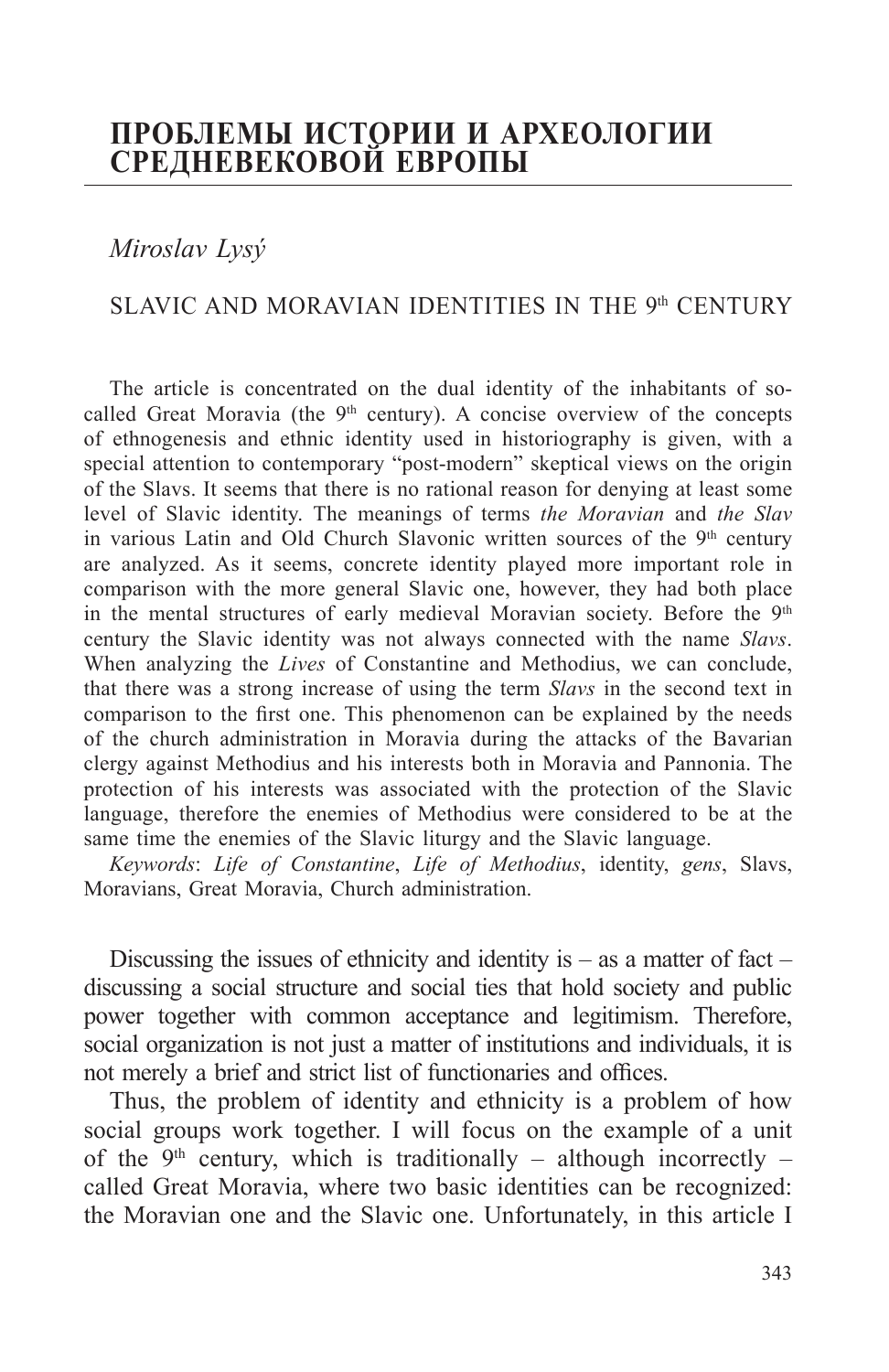have to ignore an interesting problem of the Eastern part of Moravia and the question of ethnicity of Prince Pribina from Nitra (for various approaches see Steinhübel 2016. P. 111–137; Алимов 2015. P. 246– 273; Lysý 2014. P. 82–107). The ethnicity of the population of the Eastern part of the Moravian Principality is, however, questionable and cannot be studied in detail, due to the lack of written sources of the same or comparable quality as to that of the Moravian or Slavic ones.

Therefore, let us focus on the Moravian and Slavic ethnicities. Firstly, we shall explain who *the Moravians* were, as referred to in our Latin and Slavic sources (what the meaning of this term was). Then, we shall try to explain what role was played by the concept of Slavinity in respect to the inhabitants of Moravia in the  $9<sup>th</sup>$  century.

For the start, let me explain some methodological approaches that I have found the most relevant to this topic. When discussing identity and ethnogenesis, we shall consider the following issues.

Although ethnic groups are able to be studied thanks to their common features like language, culture, or territory, these features, however, are not always relevant in the same way to all ethnic groups. For example, there are good reasons to presume that the languages of Slavic ethnics were very much alike and in many cases they could be almost the same. Despite this fact, the language proximity was not considered to be a reason for uniting all the Slavs in one *gens*. This is why the discussion of identity should always involve the consciousness of individuals. Therefore, we cannot study this phenomenon basing on objective criteria only. In earlier scholarly literature much work has been done, but the methods used today do not allow to agree with many previously made conclusions grounded on observations on languages and/or dialects (from among the Slovak Slavists let us mention Stanislav 1940/41. P. 5–43), while the traditional sin of archaeology is the straightforward connection of material culture and ethnics (as an example see Třeštík 1997. P. 24– 25). Neither should we forget racial criteria of the ethnics (Franek 1940/41. P. 138–154) such as the morphology of skeletons and craniums, that were supporting ethnogenetical studies at the beginning of the  $20<sup>th</sup>$  century and became very popular again in the first half of the 1940s.

Even though racial criteria stopped to be used by historians after the World War II, other objective criteria remained. Let me mention one good example of such "objectively" constructed ethnicity.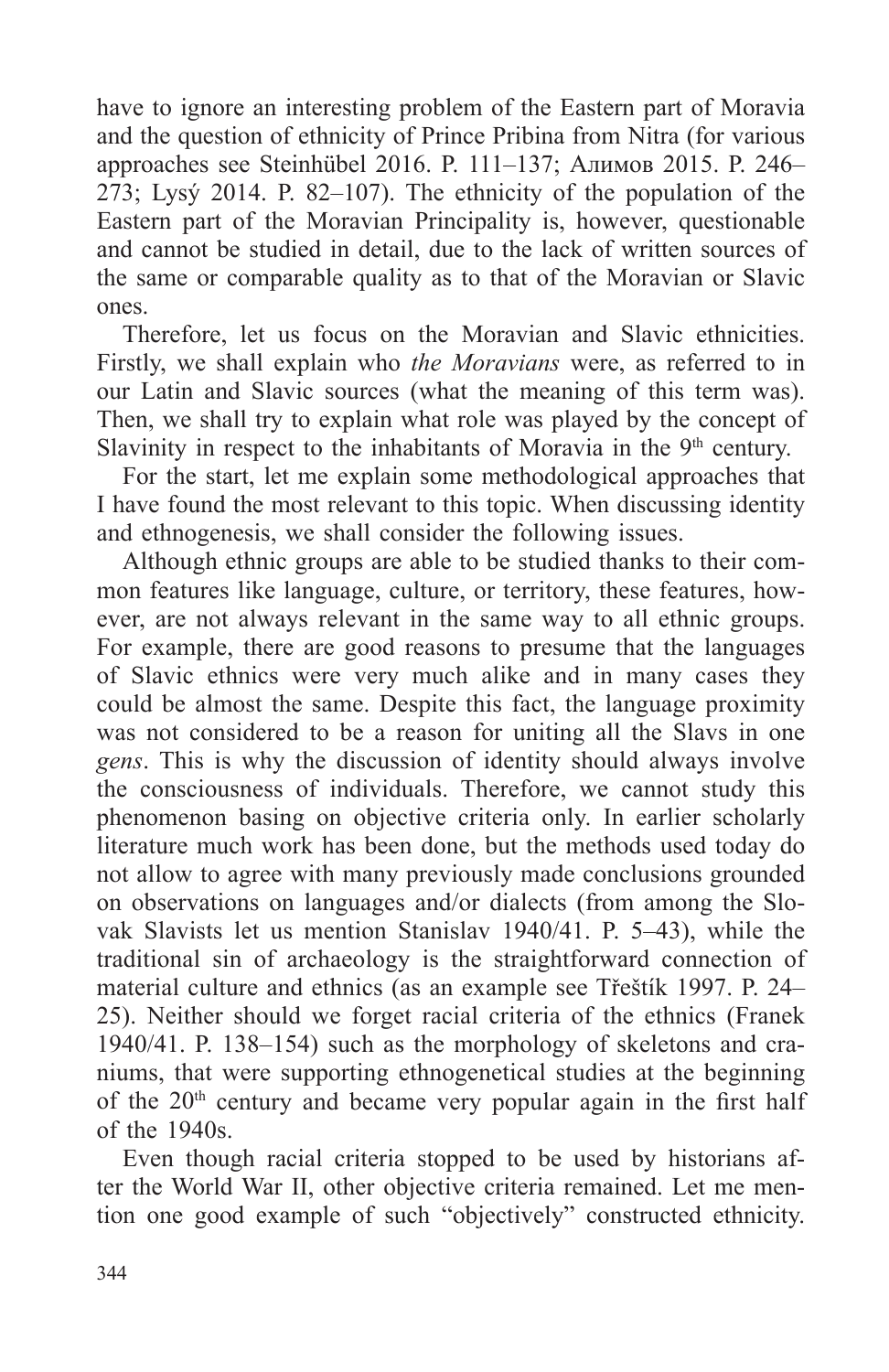A very prominent Slovak Slavist Ján Stanislav claimed in several of his works that Moravian Prince Rastislav could be only of Slovak (and not Moravian) origin, because his name is rendered in Latin and Greek sources with the root vowel -*a*- (*Rast*-) and not -*o*- (*Rost*- (Stanislav 1958. P. 150–151, 158–159, 190). To legitimize this hypothesis, he stressed Latin variants of Rastislav´s name and did not satisfactorily explained the existence of both forms in the Old Church Slavonic texts, especially in the Lives of Constantine and Methodius (see MMFH. T. 2. 143).

Since the studies of Reinhard Wenskus and the Vienna-school of ethnogenesis (see e.g. Wenskus 1961; Daim 1982. S. 58–71; Geary 1983. P. 15–26; Pohl 1994. S. 11; 1998. P. 13–24; Typen der Ethnogenese 1990; Integration 2002) we can observe that ethnic selfconsciousness is a subjective phenomenon, and this places different demands on the object of research. Due to this, a described or anticipated use of the Slavic language is no more a good reason to be considered in respect to the existence of Slavic identity (or self-identity). Therefore, the Slavic identity should be studied in a different way.

Thus, if the ethnicity as an expression of collective identity originated in the minds of individuals, we can say that it does not exist only as some kind of cultural heritage or a tradition, and certainly it is not so much dependent on language as it could seem.

Historians have often stressed the difference between the ancient, the early medieval, and modern ethnicity. But there is one common feature of all ethnicities. Ethnicity is always a collective *imagio* (projection) of common (usually unreal) origin.

According to Ján Steinhübel, ethnicity is a common projection and a common will. It is founded on common myths that cultivate common feelings of a society (cheer or pain), which make the given collective body more united (Steinhübel 2012. P. 23–26). We can move further and ask one simple question: why are identity and ethnicity so important for individuals? And what needs do they meet and satisfy?

Well, to be honest, the historical materials concerning the  $9<sup>th</sup>$  century are not abounding enough to fully answer this question. Still, we can study ethnic movements throughout centuries and use some analogies. It is quite clear that, for example, modern nationalism would not work without other values, such as the equality before the law and the abolition of feudalism. For many people, nationalism of the modern period has been somehow a way how to legitimate their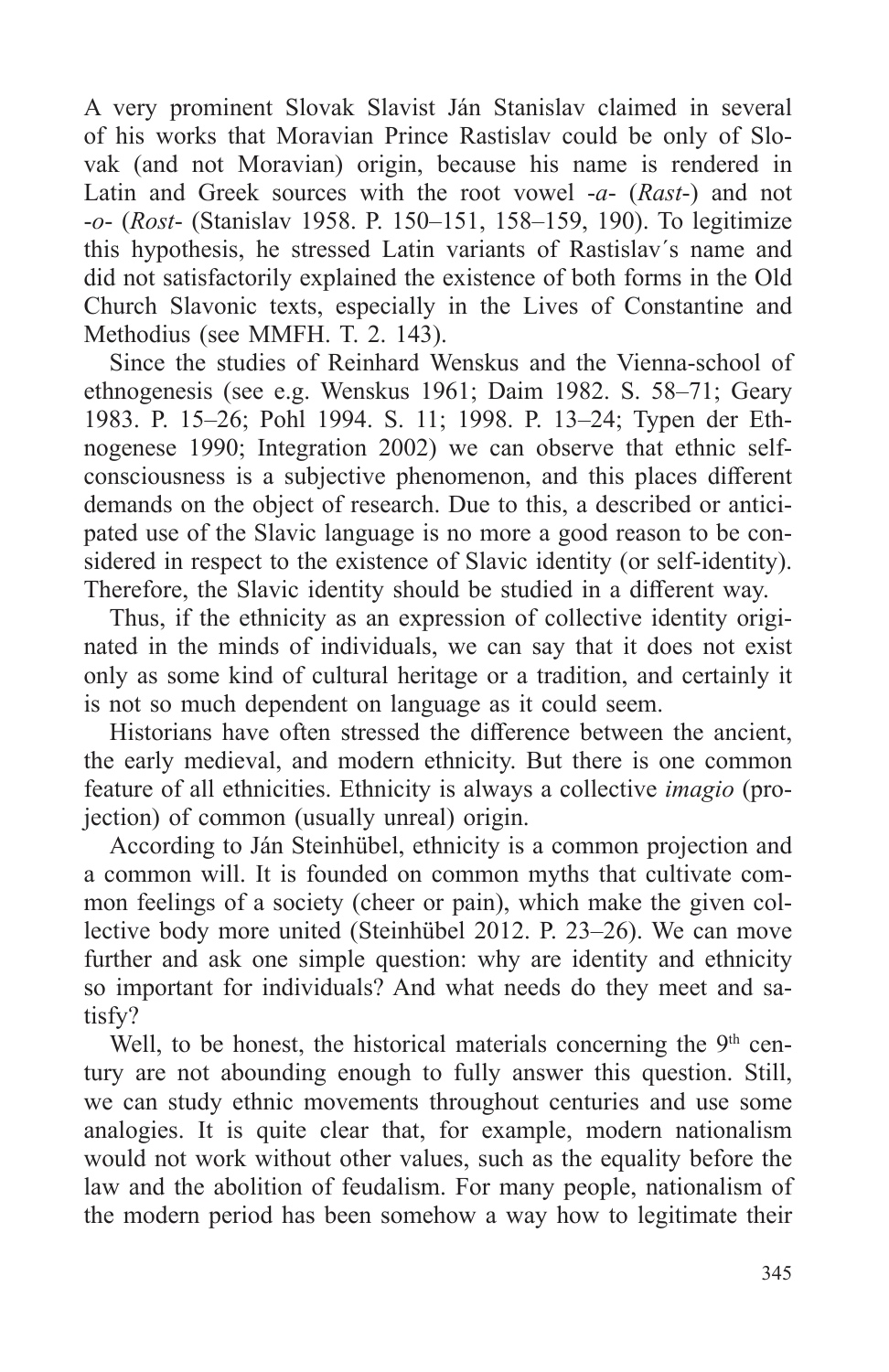rights. Together with language demands, that were acute in Central Europe, nationalism also satisfied some cultural or practical essential needs. Therefore, the dual identity, especially in multinational countries (like Hungary), was not exceptional.

For decades, we were confronted with a conclusion that pre-modern societies' nationalism did not play an essential role because the most important role was played by the estate affiliation. However, national myths played their role even during the estate periods. For the nobility in Hungary, regardless of whether their members spoke Hungarian, stating their being part of the nation, claiming that some nobleman could trace their origin from legendary Scythia, the alleged motherland of all Hungarians, did legitimate the high social status. But there were other communities in Hungary which derived their rights from their ethnical membership. Although they were mostly members of the towns, the value of their ethnicity was as important as that of the nobility.

Therefore, ethnic identity could play various roles, and when answering the questions concerning the ethnical identities in  $9<sup>th</sup>$ -century Moravia, let me focus on the fact, that both Moravian and Slavic identities played their own roles and had their specific purposes.

\* \* \*

To be exact, let us not forget that there were various concepts of *the Moravians*. For example, in the works of the authors of old times we can find two variants of "German", or Marcoman, theory. Václav Hájek of Libočany identified Marobud, a chieftain from the beginning of the Christian era, as a Moravian and Marcoman king (Kolár 1981. P. 38). This absurd view was not too much popular among later scholars, but a very similar idea was presented by Bertold Bretholz who postulated the continuity of German settlement in the Czech lands from the ancient period till his present times (Bretholz 1921).

For other scholars supporting the concept of the uniform Slavic nation the ethnicity of Moravian inhabitants was Slavic, and the Slavs were divided into many smaller groups (tribes), that could be distinguished by their features (like material culture, dialect or costume) (Dudík 1860. P. 56–58).

Finally, some authors wrote about Slavic or 'Slovienic' ethnicity of Moravian inhabitants, while the term *the Moravians* served as an identification of the upper class of Moravia (Dejiny Slovenska I. P. 90).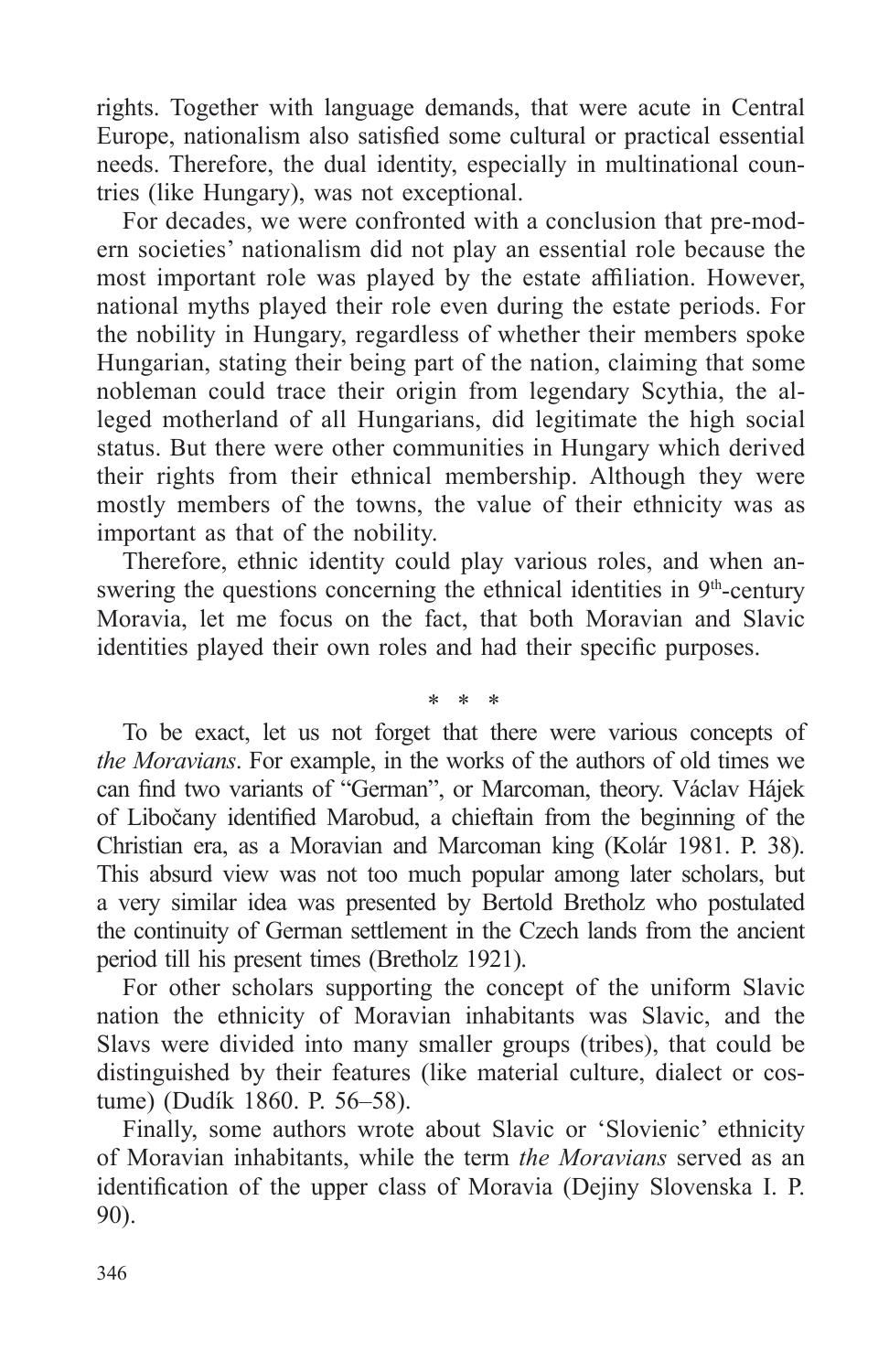In our paper, we will divide the meanings of the term *the Moravians* into two columns; the references in Latin sources can be seen on the left, while the Old Church Slavonic contexts are in the right column:

*Table 1*

**The term** *the Moravians* **in Latin and Old Church Slavonic sources**

| <b>Latin sources</b>                      | <b>Old Church Slavonic sources</b>                   |
|-------------------------------------------|------------------------------------------------------|
| - territory;                              | - territory;                                         |
| - populus/gens (legati Marvanorum);       | $- gens$ ;                                           |
| - convention, collective decision (omnes) | $-$ convention, collective decision ( $66cA$ $1100u$ |
| Marahoni, omnes Moravi);                  | морлвскым, съ выстьми морлвланы).                    |
| $-$ army ( <i>exercitus</i> );            |                                                      |
| - market (mercatum Marahorum).            |                                                      |

As we can see, the first three meanings are common for both Latin and Slavic sources. *The Moravians* could mean:

1) territory (very often in Latin sources, rarely in the Slavic ones) (Annales Xantenses. P. 30–31; Annales Fuldenses. P. 78, 110, 121– 122, 130, 132–134; MMFH. T. 3. P. 76, 287, 270–271);

2) *populus* or *gens* (the difference between *gens* and *populus* was not so sharp in medieval Latin) (MMFH. T. 4. P. 34; Annales Fuldenses. P. 109);

3) conventions (the term is used to designate the subject of collective decisions, we do not know the expression for the institution) (MMFH. T. 2. P. 98, 154; Schwarzmaier 1972. P. 57);

4) army (*exercitus*) – this meaning is not surprising, it is often used in various Frankish chronicles and annals (Annales Xantenses. P. 21, 28);

5) market – the expression *the Moravians* is used (*mercatum Marahorum*) in one case for the central Moravian market (MMFH. T. 4. P. 119).

The question has been already asked, what purpose being a part of an ethnic group had served for an individual. Answering this question, due to the lack of sources, we shall be brief and careful. However, it is perhaps not so hard to imagine, when we can see, for example, the importance of conventions, that for an ordinary member of *the Moravians* his affiliation could be relevant to his social status.

We can find in our sources more references concerning conventions and their functions. Such questions as tribute, church matters,

\* \* \*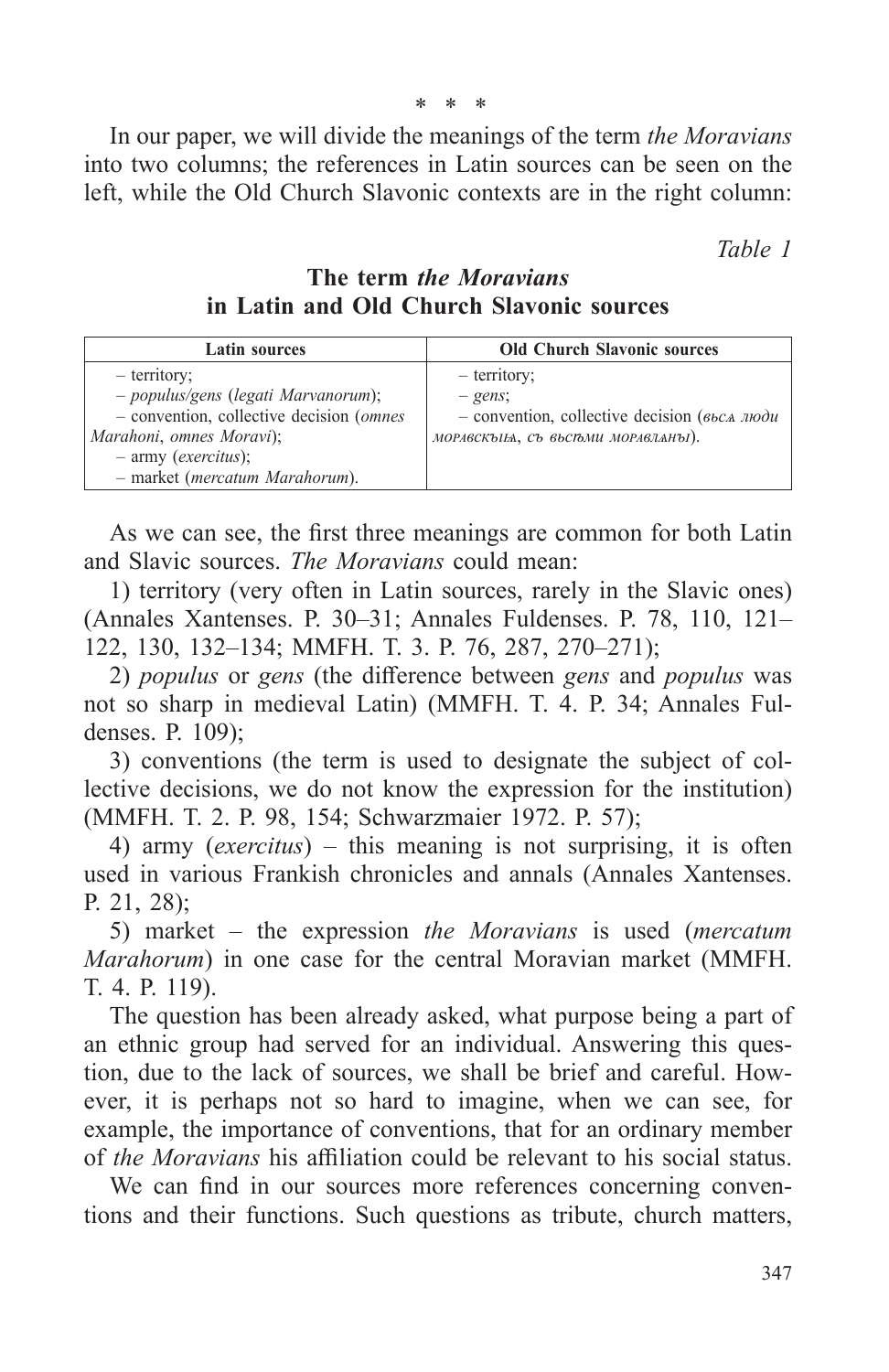or questions of international importance, were discussed during conventions (MMFH. T. 2. P. 153).

Even though both Latin (Waitz, 1880. P. 620) and Slavic sources mention in those cases *all the Moravians*, it does not mean all the members of the Moravian community participated in conventions. From later analogies we know that the elite of the society took part in conventions, and that expressions like 'all the Moravians' served as an instrument of legitimization (Žemlička 1997. P. 343–347). Although later analogies are always risky, the presence of all the community in one place was hardly possible.

\* \* \* Let us now turn to the question of the Slavinity of the Moravians. Because of the popularity of this topic, it was discussed so many times that we can only mention various concepts. Among them, first of all, there is the idea that all the Slavs were just "naturally" Slavs, as they had come from their *Urheimat* and had spread over European territories, like it is described in the Rus *Povesť vremennych let* (with an important difference: the localization of the *Urheimat*) (Niederle 1953).

Various works operated also with Slavinity as a cultural identity in contrast with *the Moravians* as a political identity (Dejiny Slovenska I. P. 132). This was typical especially by using the term *Sloviens*, invented by modern Slavists and later used in historiography. From these views there was just a short step to claim that the Moravian Slavs were, as a matter of fact, the Slovaks, in ethnical sense, while *the Moravians* was just a kind of regional expression (Ďurica 2003. P. 25–47). A special variant of this concept could be that the Slovaks and the Moravians were two different ethnic groups in Moravia (Kučera 2009. P. 96).

Such concepts have been confronted by the American scholar Florin Curta. His study has some good points, when he stresses that the question of Slavinity was for many scholars of the 19th and 20<sup>th</sup> centuries not only an object of research, but also an object of political program of the time, while Slavinity was a mere opposition to Teutonism (Curta 2001. P. 6–9, 125–148). Curta also discredited archeological evidences of a possible Slavic migration and the concept of the entire Prague-type. Therefore, for Curta, there were no Slavs and no Slavic culture, and perhaps even no Slavic language. There were just amorphous groups considered to be the Slavs by Byzantine authors, because they needed to put their thoughts in order.

348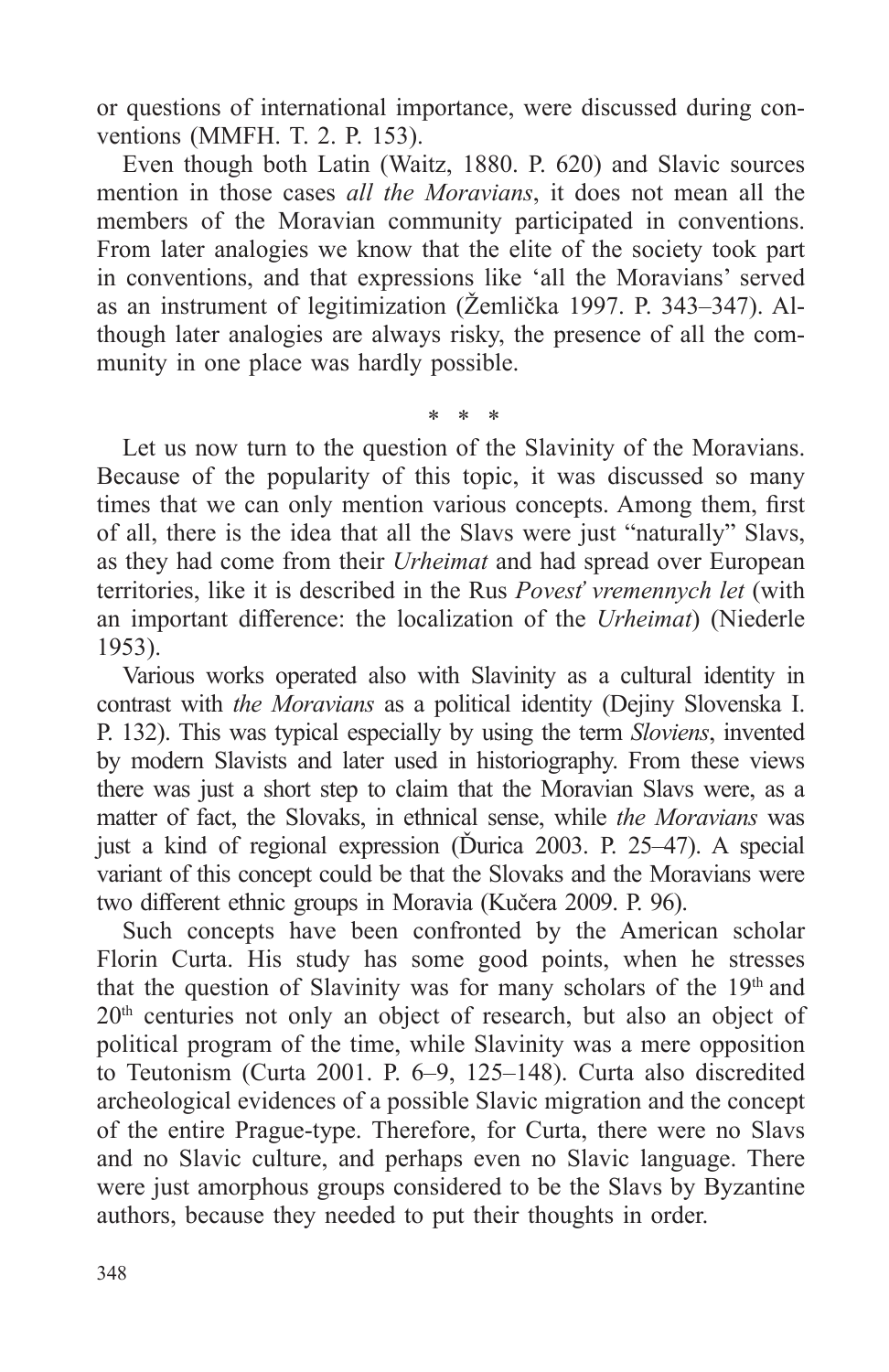We can say that Florin Curta has many good points, but he went too far with his criticism. For example, Curta insists that the idea of the Slavic unity was only mentioned in a few uncertain words by Procopios and Jordanes. While Jordanes was not very concrete and just pointed to the river of Visla as the birthplace of the *Venets* (Jordanis Romana et Getica 1882. P. 62–63), Procopios indicated some kind of *origo gentis* (Procopios 1963. P. 358). But, as Dušan Třeštík wrote 15 years ago in his book *The Myths of the Czech Tribe* (Třeštík, 2003. P. 31–42, 52–53), there were two most interesting versions of pan-Slavic origin, one preserved in 9th-century *Descriptio* (the *Bavarian Geographer*) (MMFH. T. 3. P. 289), and the other in the Arabic work of Al-Mas'udi (Ibid. P. 405, 408). Thоse sources are independent one from another and can show that the Slavic myth did exist, and perhaps we can assume that both pieces of information originated in Slavic communities.

However, it is obvious that the common name for those Slavs was never the same. Name is to be considered one of the most important ethnic features, but as we can see, until the mid- $9<sup>th</sup>$  century, the Slavs did not use a single designation of themselves. A single designation was never used by Byzantine authors, either. For Prokopios the *Antae* and the *Sklavenoi* were just two separate groups and their common name should have been *Sporoi*. For Jordanes, the common name was the *Veneti*, but in another place of his work *Venets* are also a separate people, different from the *Slavs* and *Ants*. The *Volyns*, as we assume from the Arabic source, could be perhaps accidentally used as a common name for the Slavs. And Theofylaktos does not use any common name for *Sklavenoi* and *Antae*.

Analyzing various chronicles of the  $8<sup>th</sup>$  and  $9<sup>th</sup>$  centuries, we can see that majority of them use the term *Slavs*, but as a common name the term *Venets* is used, and there were some authors who viewed these terms as synonyms.

Let us therefore conclude that the myth of the common origin did exist among the Slavs. As it is reflected in very few sources, it seems that this myth was of less importance in comparison to particular myths of the Slavic tribes.

In the Slavic sources, the term *Slavs* was used in several meanings, but not so intensively as *the Moravians*. We can compare both basic texts, the *Life of Constantine* and the *Life of Methodius*, and the *Life of Constantine* seems to contain not only less references, but also a smaller number of meanings, referring to the language (or books) and students only.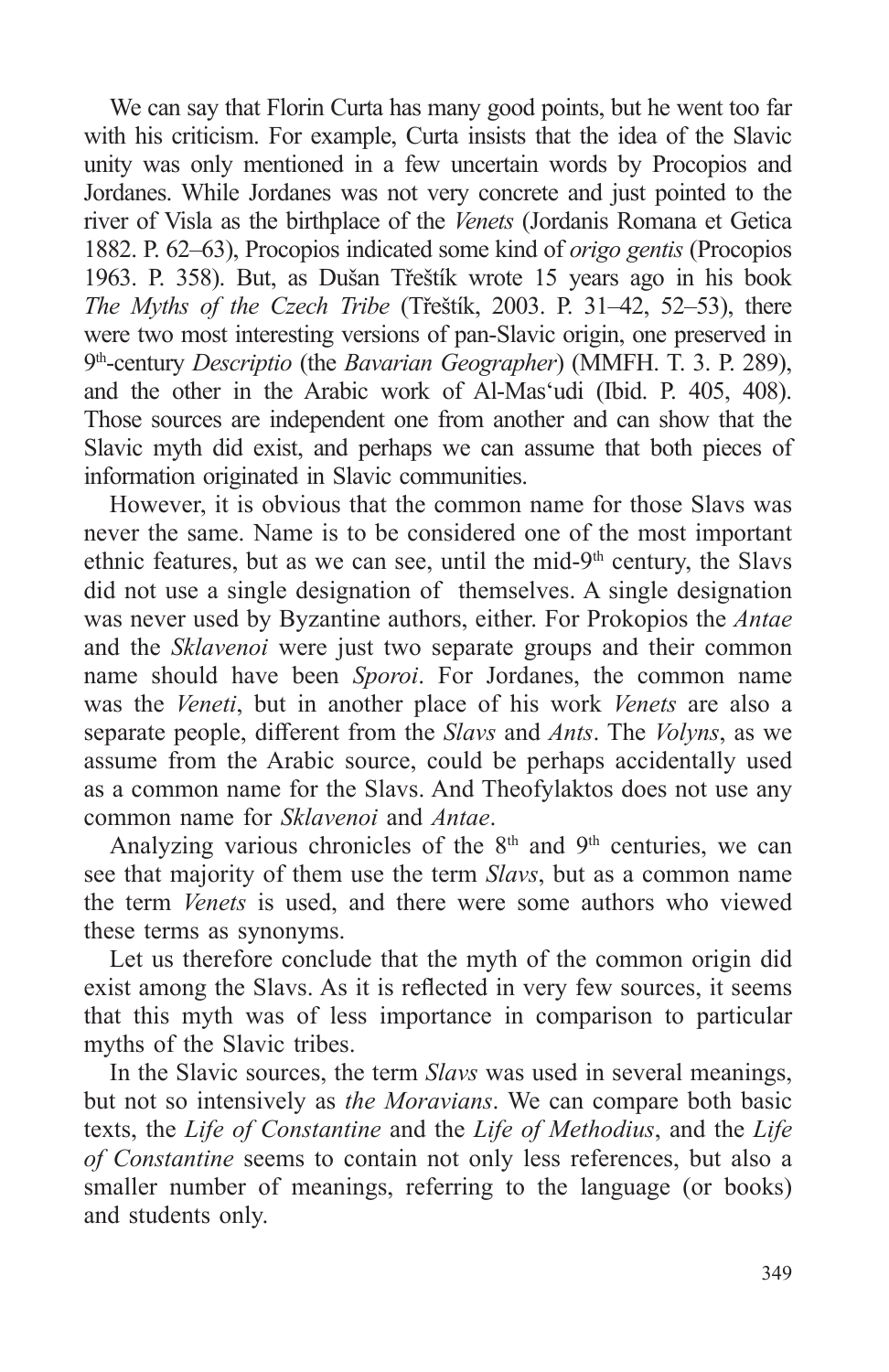A much better source is the *Life of Methodius*, thanks not only to a higher quantity of mentions (though this text is shorter), but also to a higher variability of meanings, too. We can see that *Slavs* as a substantive or an adjective are mentioned as a *gens*, territory, customs, but also the diocese of Methodius.

Above, we asked the question, what was the purpose of claiming oneself a *Moravian*. This same question can be asked here, too. Why did people claim to be *Slavs*? For what purpose? Was there any advantage to be a *Slav*?

We could observe in non-Slavic sources that the origin of the Slavs was never connected with the same name, and maybe the importance of the Slavinity played a different role than their tribal identities. While somebody could have real and putative prospects that there was an advantage in being a *Moravian* in order to participate in a military expedition and get a booty, or to participate in a tribal convention, in the case of Slavic identity we cannot speculate on this. Even if we can find some material on Slavic origin, it does not mean that Slavic identity was widely shared. We can assume that it could be of interest for some Slavs, if they felt a necessity to mention and explain the fact, that there was a likeness between Slavic dialects. But the consequences of this identity were never very important. Slavic tribes fought with each other so often, that it does not seem that they really constituted a *gens*. We have no consistent evidence for existence of Slavic *gens* in their *Urheimat*.

But the difference between the both *Lives* shows us that Slavic identity could have spread between the writing of those two texts (10–15 years). It was the use of Slavic language in the process of teaching, the idea of Constantine, that brought a new quality to the Slavic identity. In the *Life of Constantine*, the Slavic language is an object of defense against the Three-Language-Priests. The *Life of Methodius* catalyzes this by creating a very clear dichotomy of the Slavs (and Slavic liturgy) and their enemies.

Let me mention in this context that, in the first place, Methodius was perhaps the initiator of the restoration of the archbishopric in Pannonia, together with Koceľ. On his departure from Moravia (867) the mission in Moravia was completed and there is no reason to assume that the brothers should have come back. It was interesting that, when they visited Koceľ in Pannonia, the latter liked the Slavic script and also praised some students to the Byzantine brothers. This was a new task for both brothers. They left Pannonia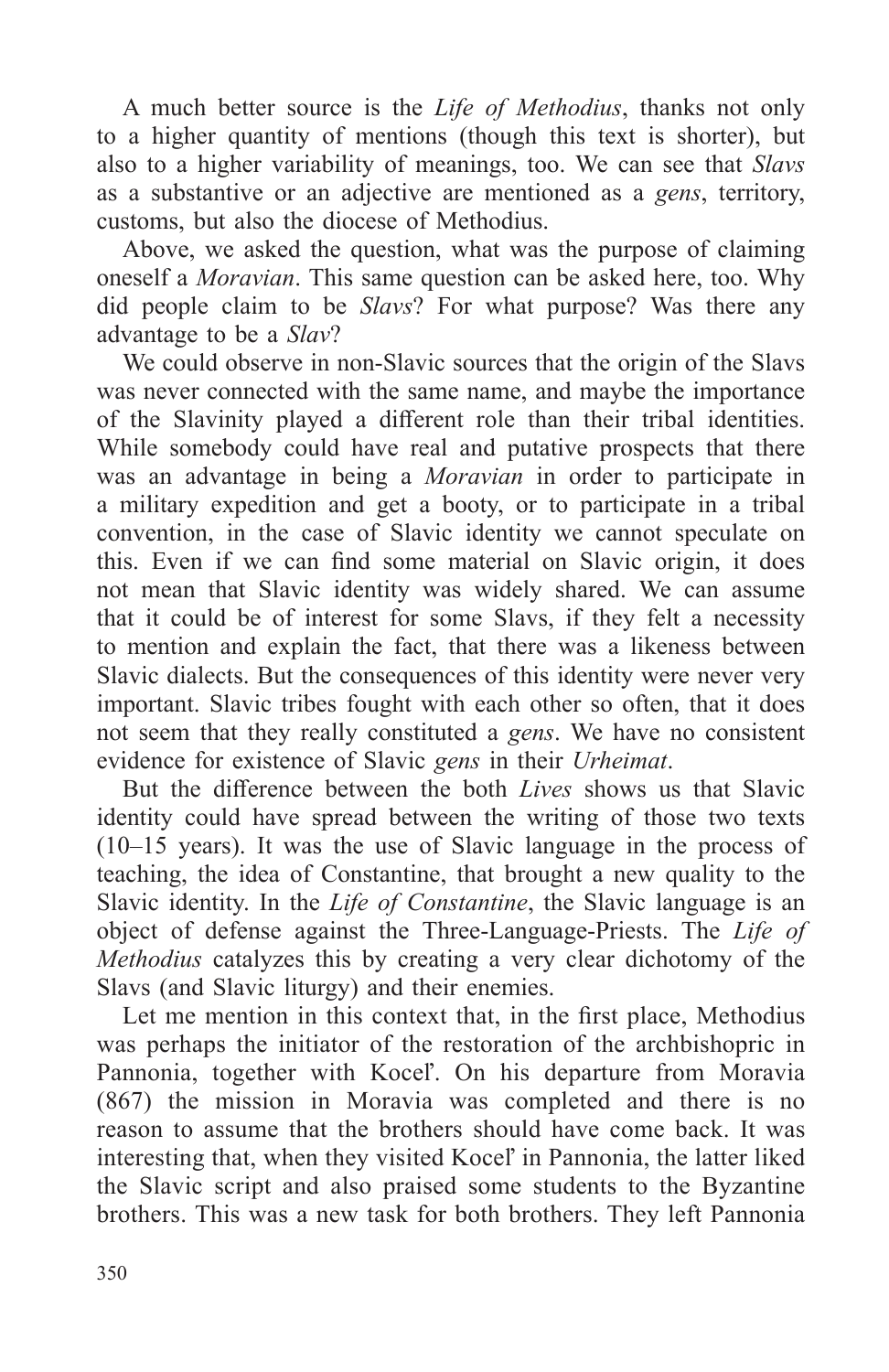and probably intended to return to Constantinople, but, as we know, they accepted the Pope's invitation to Rome (Marsina 1985. P. 11– 33).

In Rome, after Constantine's death, the Pope sent Methodius to teach not only in Pannonia, but to 'all Slavic lands', that means to the lands of Koceľ, Rastislav, and Svätopluk (MMFH. T. 3. P. 154– 155). Thus, Methodius got involved in the complicated relations between the Bavarian church, the papacy, and Koceľ, and the only thing we know is that, after all, when Methodius appeared in Moravia in 873, and then later, after his death in 885, he was always defended by his supporters who referred to the concept of the Slavic liturgy and the leave granted by the Pope.

Therefore, the author of the *Life of Methodius* described the controversy between the Bavarian church and Methodius in Pannonia (and later also Moravia) not as a personal affair of Methodius who tried to obtain a new job after the death of Byzantine emperor Michael III, when he perhaps did not want to return home. It was described as a controversy between the Slavic liturgy and the enemies of the Slavic liturgy.

This is also the reason why the persons involved in this initiative used new weapons: the idea of Slavinity and the defense of their language and script created by Constantine as a tool for the teaching.

It may be of importance that this defense was not too successful in Moravia. After Methodius's death, Svätopluk, either by his own will or with his approval, displaced Methodius's students. The *Life of Methodius* or *Industrię tuę* suggets that he did not support Methodius and that the concept of Slavic identity could be restricted to the group of former students of Constantine and Methodius only.

The idea of Slavic identity, which often appears to have been barely existing among the Slavs before the Byzantine mission, might have strongly catalyzed especially thanks to Koceľ and Methodius. Later it spread to other countries. Eventually, the name of the Slavs remained alive also for Slavic-speaking inhabitants of the Danube region. After the fall of "The Great" Moravia, it became either an opposition to the Hungarians, or a complementary expression.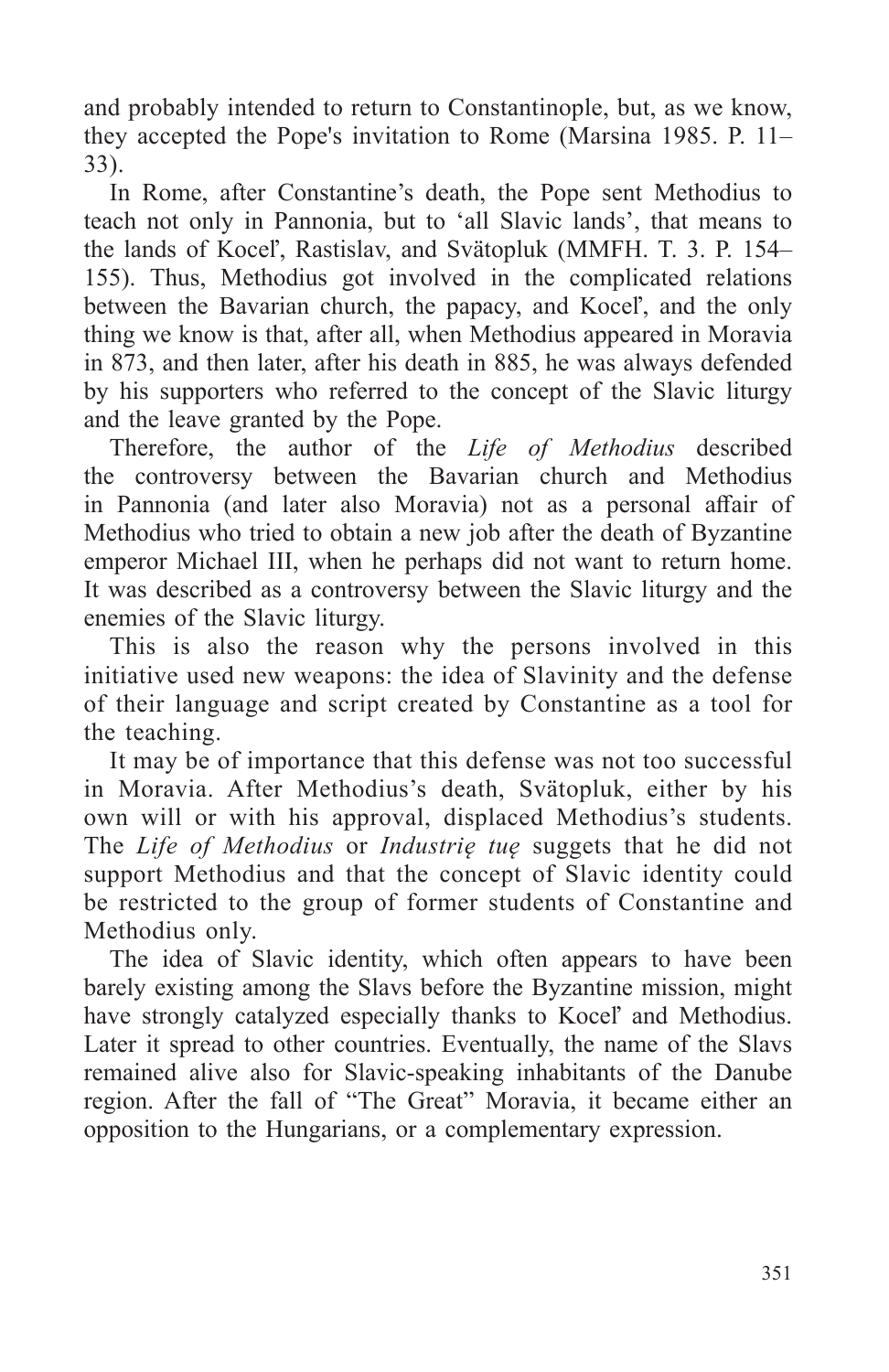## REFERENCES

- *Алимов Д.Е*. В поисках «племени»: Посавское и Нитранское княжества в контексте этнополитической ситуации в славянском мире в IX в. // Исторический формат. 2015. № 4. P. 246–273.
- Annales Fuldenses / Ed. F. Kurze // MGH SRG. Hannoverae, 1891. T. 7.
- Annales Xantenses / Ed. B. de Simon // MGH SRG. Hannoverae; Lipsiae, 1909. T. 12.
- *Bretholz B*. Geschichte Böhmens und Mährens. Reichenberg, 1921. Bd. 1: Das Vorwalten des Deutschtums. Bis 1419.
- *Curta F*. The Making of the Slavs. History and Archeology of the Lower Danube Region, *c.* 500–700. Cambridge, 2001.
- *Daim F*. Gedanken zum Ethnosbegriff // Mitteilungen der Anthropologischen Gessellschaft in Wien. 1982. S. 58–71.
- Dejiny Slovenska I / Ed. S. Cambel et al. Bratislava, 1986.
- *Dudík B*. Mährens allgemeine Geschichte I (Von den ältesten Zeiten bis zum Jahre 906). Brünn, 1860.
- *Ďurica M.S*. Dejiny Slovenska a Slovákov v časovej následnosti faktov dvoch tisícročí. Bratislava, 2003.
- *Franek Ľ*. Staré Slovensko a jeho obyvateľstvo s hľadiska antropologického // Historica Slovaca. Bratislava, 1940/41. P. 138–154.
- *Geary P*. Ethnic identity as a situational construct in the early Middle Ages // Mitteilungen der Anthropologischen Gesselschaft in Wien. 1983. P. 15–26.
- Integration und Herrschaft. Ethnische Identitäten und soziale Organisation im Frühmittelalter / Ed. W. Pohl, M. Diesenberger. Wien, 2002.
- Jordanis Romana et Getica / Ed. T. Mommsen // MGH AA. T. 5, pars 1. Berolini, 1882.
- *Kučera, M*. Kráľ Svätopluk (830?–846–894). Martin, 2010.
- *Lysý M*. Moravania, Mojmírovci a Franská ríša. Štúdie k etnogenéze, politickým inštitúciám a ústavnému zriadeniu na území Slovenska vo včasnom stredoveku. Bratislava, 2014.
- *Marsina R*. Metod a Veľká Morava. K 1100. výročiu smrti Metoda (6. 4. 885) // Slovenská archivistika. 1985. P. 11–33.
- *Niederle L*. Rukověť slovanských starožitností. Praha, 1953.
- *Pohl W*. Ethnogenese und literarische Gestaltung. Eine Zwischenbilanz // Ethnogenese und Überlieferung. Angewandte Methoden der Frühmittelalterforschung / Hrsg. K. Brunner, B. Merta. Wien; München, 1994. (Veröffentlichungen des Instituts für österreichische Geschichtsforschung, 31).
- *Pohl W*. Conceptions of Ethnicity in Early Medieval Studies // Debating the Middle Ages: Issues and Readings. Oxford, 1998. P. 13–24.
- *Procopios.* De bello Gothico // Procopii Caesariensis Opera omnia II / Ed.J.Haury, G. Wirth. Leipzig, 1963.